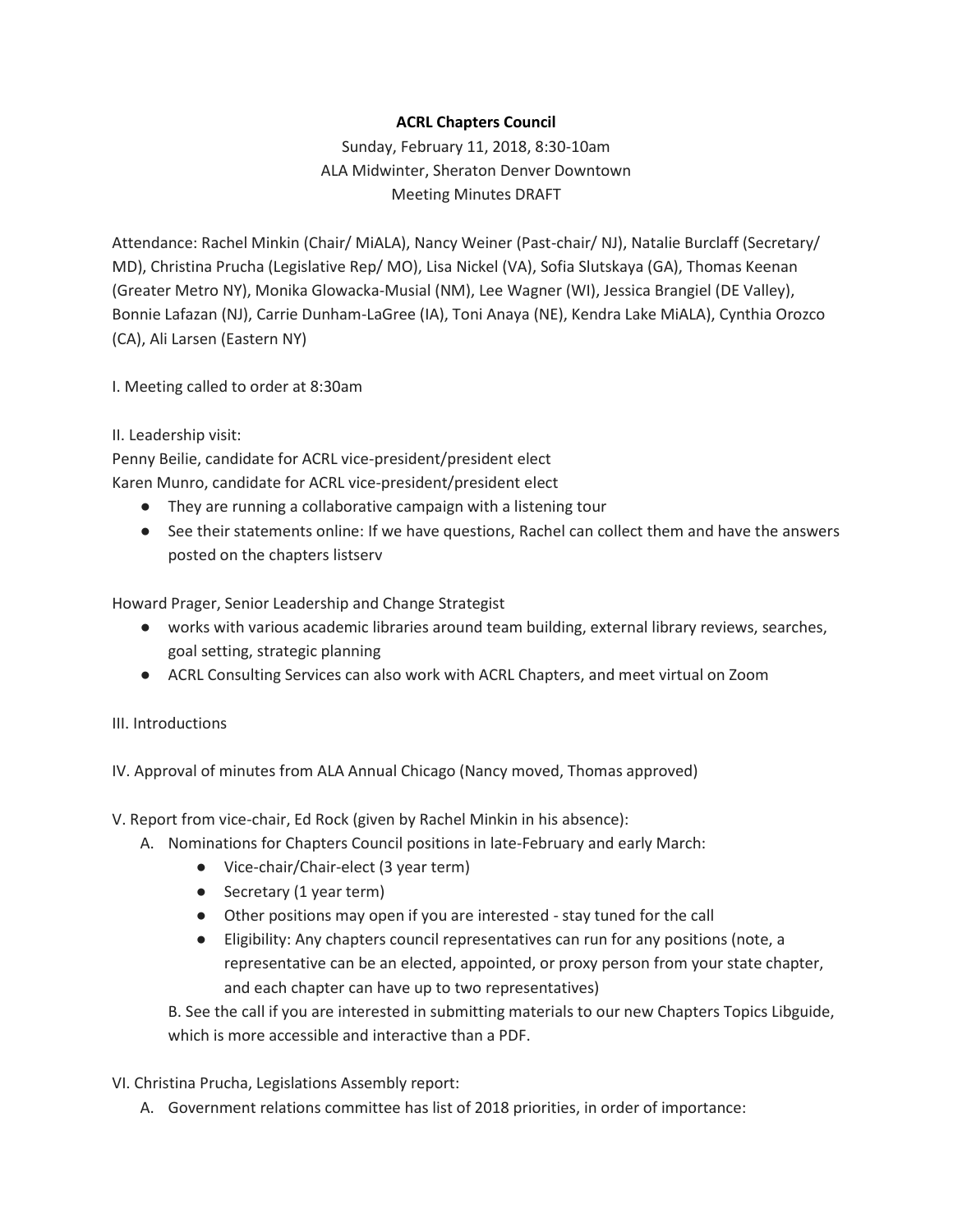- Federal funding and budget issues affecting libraries, particularly IMLS funding
- Net Neutrality
- DACA
- [FASTR Act:](https://www.congress.gov/bill/114th-congress/senate-bill/779) Fair Access to Science and Technology Research Act
- **[PROSPER Act](https://www.congress.gov/bill/115th-congress/house-bill/4508/text)**
- [Affordable Textbook Act](https://sparcopen.org/news/2017/affordable-college-textbook-act-reintroduced/)

B. Watchlist (items that have no impending legislation):

- FISA/Government surveillance
- Changes to grant funding and application process
- Federal Depository Library Program

C. National Library Legislative Day May 7-8 in Washington DC.

- ACRL gave travel scholarships \$750 to 5 applications (all first time attendees)
- Entire week May 7-11, contact your elected officials
- For information see the National Library Legislative Day page: <http://www.ala.org/advocacy/advleg/nlld>

VII. ACRL Leadership Visit

Cheryl Middleton, ACRL President

Initiatives:

- A. Project Outcomes for Academic Libraries based on PLA's Project Outcomes, survey management tool for academic libraries which will allow libraries standardized outcomes, survey platform, report creation Eric Ackromin. Fill gaps from LIBQUAL
- B. Project Information Lit study: How young adults consume news and evaluate information. 2018 ALA conference will share results from Allison Head
- C. ACRL 2019 Conference in Cleveland:
	- Call for participation is open now. Talk to members and submit programs: formats for everyone
	- May 4 deadline for Contributed paper, panel session, preconference and workshop proposals
	- October 12 deadline for Poster session, roundtable discussion, TechConnect and virtual conference webcast proposals
	- Registration opens late May
	- \$70,000 for scholarships in ACRL Budget, plus had nearly \$16k from donors and a \$5k matching grant to fund attendees

Lauren Pressley, ACRL Vice-President

● Call for appointments: February 15 for appointment and committees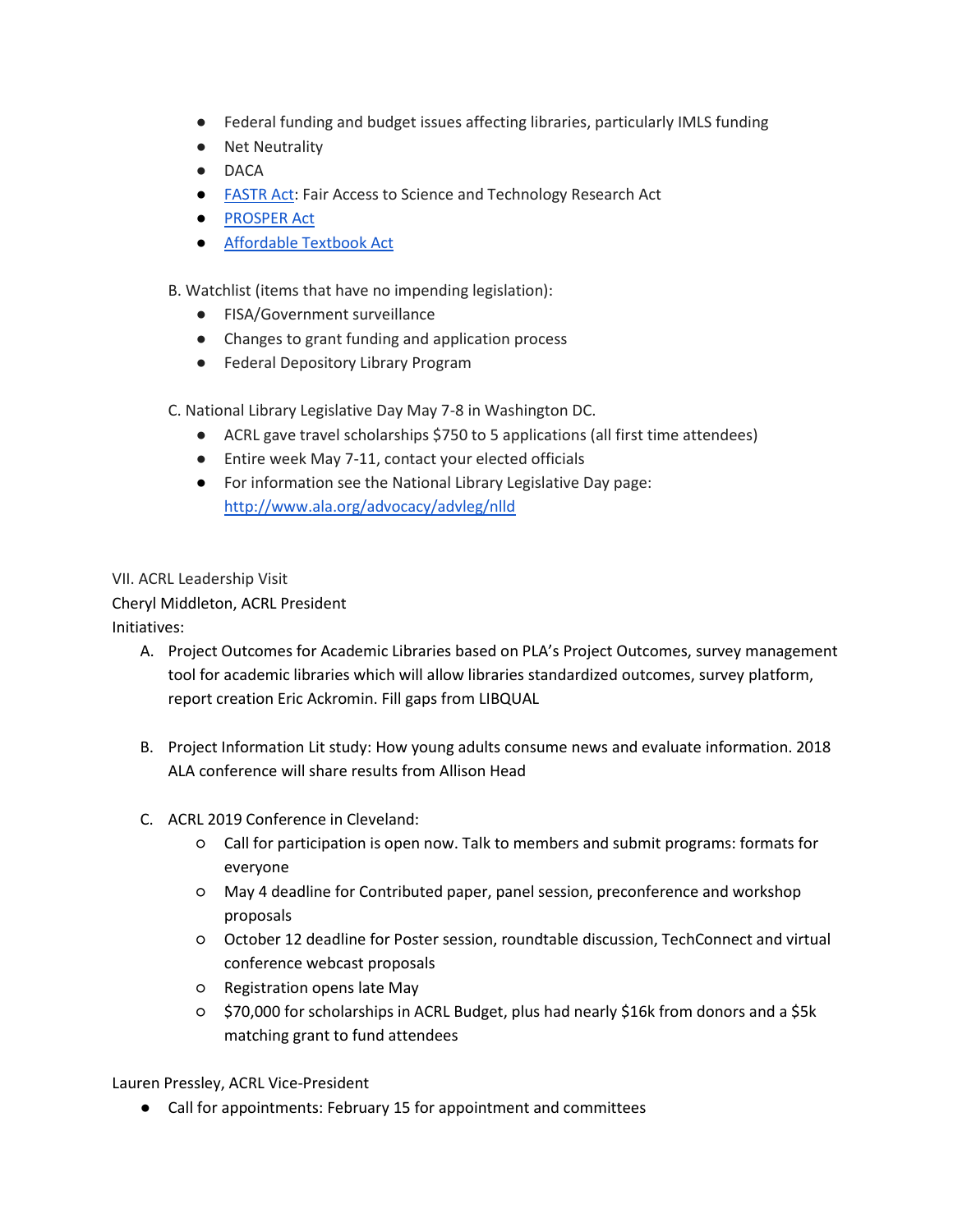- The future of Midwinter, from the ALA conference committee: Share ideas about Midwinter meetings and meeting virtually with chair Clara Bohrer
- ALA Connect discussion thread: ALA of the future

Mary Ellen Davis, ACRL Executive Director

- Looks to this group (ACRL Chapters Council) to connect with local librarians
- Kathi Kromer new legislative person, wants us to build local representatives, invite them to our programs, share great stuff we're doing with our local representatives
- Legislative day May 7-8
- Advocating on behalf of the library Value of Academic Libraries initiative continues: Scholarship at higher ed organization. See ACRL Insider fo[r VAL Travel Scholarships](http://www.ala.org/acrl/awards/researchawards/valtravel)
- To incentivize librarians to do more research, \$20k is available between now and August in \$3000 amounts per grant (to use for labor, incentives, etc.) [See Impact Grants for details](http://www.ala.org/acrl/awards/researchawards/impactgrants)
- CHOICE: Working with Charleston Co. to develop CC Advisors on database reviews; working on developing a platform around OER (half will be open, half subscriptions)
- Reminder that ACRL offers up to 10 officer visits, 2 webinars, reimbursements, roadshows
- In the future could offer an OER Roadshow

VIII. Report from the chair, Rachel Minkin:

- Advocacy continued: How can we advocacy for the librarians within our states?
- Drop in attendance at midwinter what does this mean for us as a committee and group, when we have to meet twice per year? What is in our Bylaws?

Discussion: Could we meet at ACRL; Virtual can be challenging (technical problems); virtual options; how can we support our 2-year college colleagues and support in general; how does this council fit in the larger ALA organization structure; competition with state conference; we talk about equity and diversity and inclusion but conference attendance requirements are a barrier to entry; Seems that representatives to the council is a late career position because only people in late carer positions can afford it; meeting in-person allows you to get to know people, but then virtual is fine after; some chapters pay for the president for come (budgeting); can you long term plan especially without dedicated representative; Technology component - ALA uses Adobe connect, switching conferencing software to Zoom potentially. Skype for one person; need a dedicated technology liaison for hybrid meetings; what if we did hybrid-hybrid: one meeting online, one meeting in-person with a virtual option; would people come with a virtual option; need to change expectations for what is required for the position (difficulty for midwinter); lower barriers, to have a richer pipeline of leadership in our local levels

- Push webinars to chapter levels
- Conversations on diversity and inclusivity: Does anyone have a working process at the local level for getting underrepresented voices involved?; cultivating librarians vs. getting existing librarians involved; Do you provide space for honest conversation?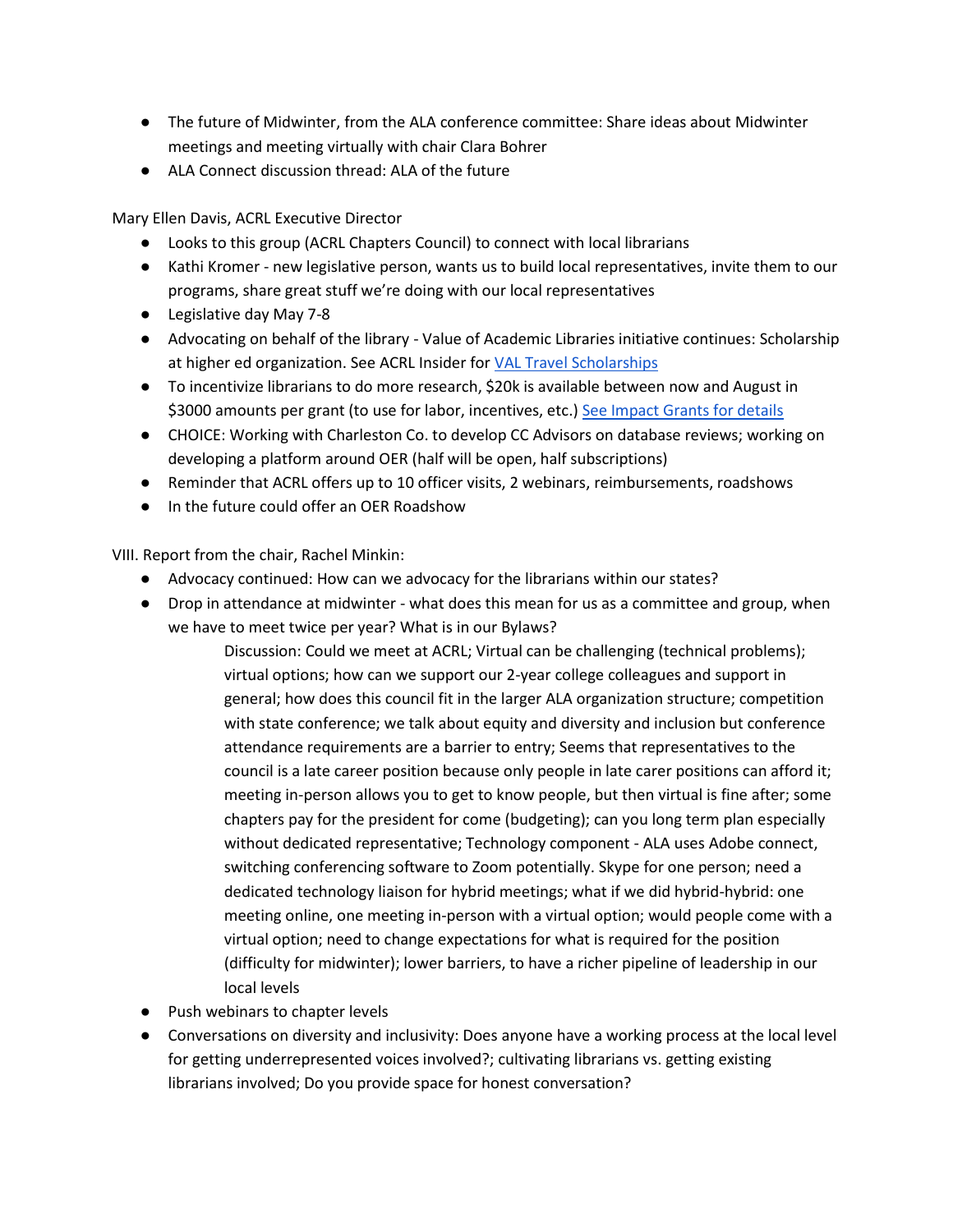IX. Communications:

- Listservs and ALA Connect: Can be used to ask questions (both ways to the national level and chapter level)
- Facebook page: Voted to remove the page; Natalie B. will work on taking it down [\(https://www.facebook.com/ACRLChaptersCouncil/](https://www.facebook.com/ACRLChaptersCouncil/)
- Do we need to space to communicate?
	- ALA prefers we keep everything in ALA Connect
	- Open up a space Rachel will investigate ALA Connect who can access it
	- The point of the council is not necessarily to connect other chapters, but to communicate top down, bottom up
	- Keep conversations on ListServ perhaps archive the end of a conversation on ALA connect
	- See what the future of new ALA Connect brings

Minutes will go out on listserv and ALA Connect for both the business meeting and the working group.

X. Meeting adjourned 9:52am

Minutes submitted by Natalie Burclaff, secretary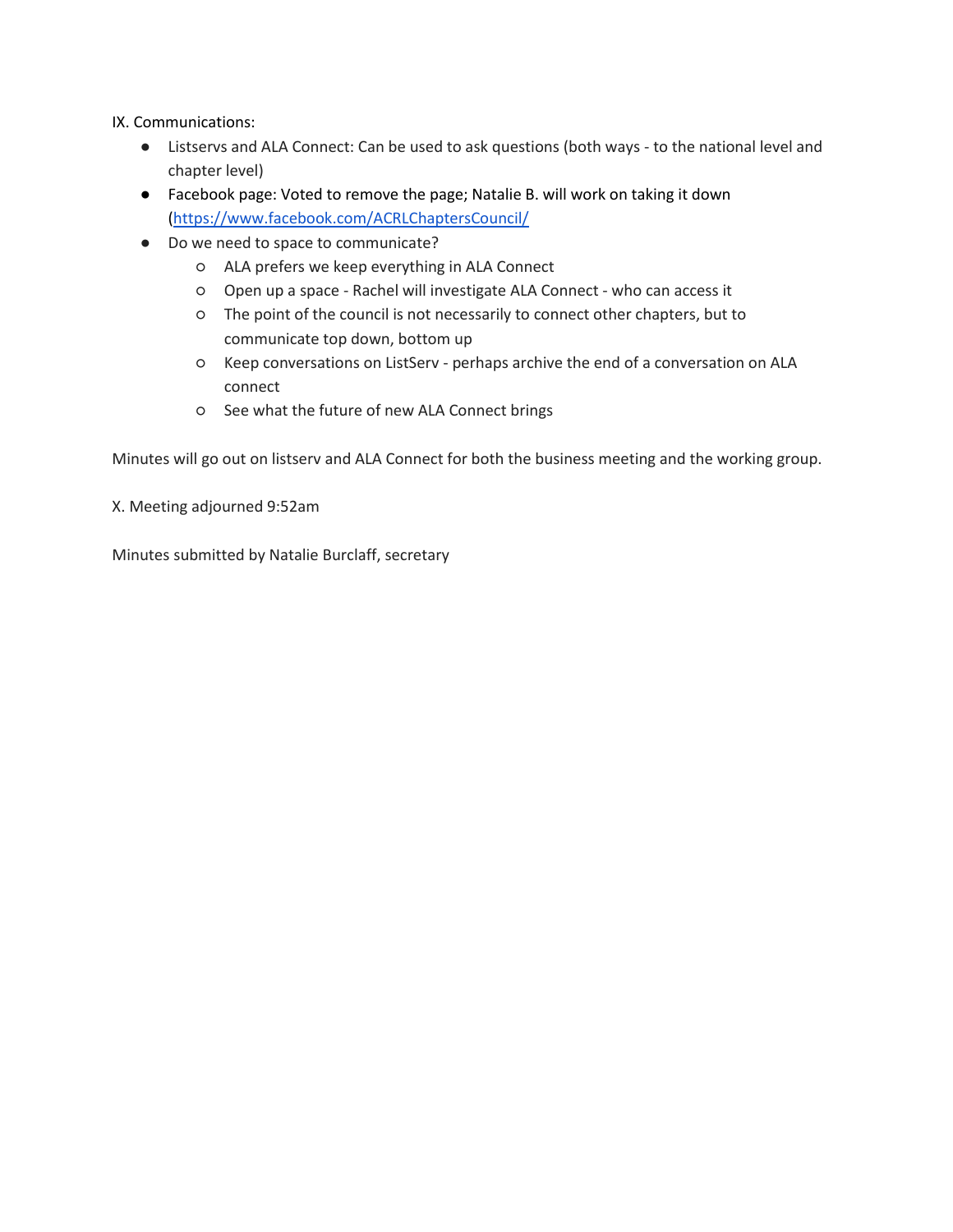## **ACRL Chapters Council**

Sunday, February 11, 2018, 10:30-11:30am ALA Midwinter, Sheraton Denver Downtown Working Group Notes

Attendance: Rachel Minkin (Chair/ MI), Nancy Weiner (Past-chair/ NJ), Natalie Burclaff (Secretary/ MD), Christina Prucha (Legislative Rep/ MO), Kim Copenhaver (FL), Lisa Nickel (VA), Sofia Slutskaya (GA), Thomas Keenan (Greater Metro NY), Monika Glowacka-Musial (NM), Lee Wagner (WI)

Bylaws: Do our bylaws require face-to-face meetings?

- What kind of vote is needed change bylaws?: <http://www.ala.org/acrl/aboutacrl/bylaws/bylaws#art20>
- Chapters Council Bylaws 5.8[: http://www.ala.org/acrl/resources/policies/chapter5#5eight](http://www.ala.org/acrl/resources/policies/chapter5#5eight)
- Hybrid issue: Virtual and in-person meeting, and ACRL conference year, hybrid-hybrid option
- ADA compliance with virtual component ALA has interpreters for in-person of a meeting
- Best practice for virtual meetings for accessibility (ALA Office Kim should have that information)
- Zoom [offers closed captioning options](https://support.zoom.us/hc/en-us/articles/207279736-Getting-Started-with-Closed-Captioning)
- Rachel meets with ALA chapter relations (we're not pipelined into the executive board there is no ex-officio role) if we needed to bring up any changes
- However, it seems we can reinterpret the term "meet"

Communication:

- The purpose of the two meetings needs to be communicated: Best practices at Annual; meet the candidates at Midwinter
- Chapter representatives should work with their chapter presidents to communicate that they can send a proxy to attend from state chapters if the representative can't make it
- Continue to push webinar of chapter council expectations
- Use new libguide to list welcome/overview information, like how to get on the listserv; communicate new libguide to all chapter presidents
- Need a new chapter overview update from 2013 (get a more recent snapshot) Lisa Nickel from Virginia Library Association is working on a survey - hoping to collect data nationwide
- ALA regularly surveys membership that comes up with "personas," mostly for marketing purposes
- Other local chapter ideas: peer-review conference tracks on the state level, try to get a balance of practitioners vs. researchers, have the chapter publish a special issue on conference presentations; acronym fine jar
- Clarify/Communicate the mission of group: we are here to provide information up and information down between the state chapters and ACRL national